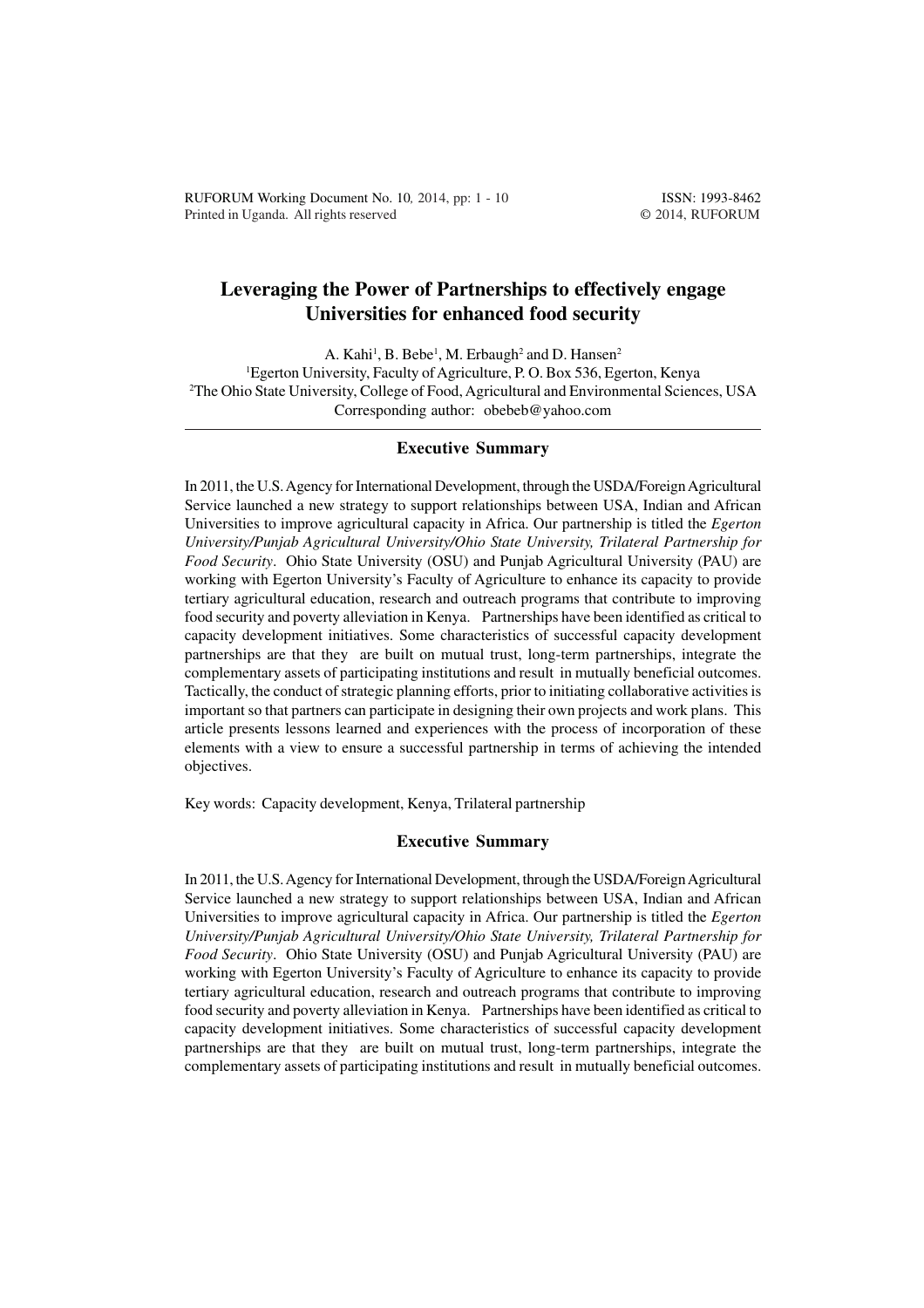### 2 A. Kahi *et al.*

Tactically, the conduct of strategic planning efforts, prior to initiating collaborative activities is important so that partners can participate in designing their own projects and work plans. This article presents lessons learned and experiences with the process of incorporation of these elements with a view to ensure a successful partnership in terms of achieving the intended objectives.

Key words: Capacity development, Kenya, Trilateral partnership

## **Background**

In 2011 the U.S. Agency for International Development, through the USDA/Foreign Agricultural Service, launched a new strategy to support relationships between USA, Indian and African Universities to improve agricultural capacity in Africa. The RFA (Request for Applications) for this grant designated that a USA university take the lead in forming a trilateral partnership between an Indian University and a university in Kenya, Malawi or Liberia. The OSU brought together Egerton University Faculty of Agriculture with the Punjab Agricultural University (PAU) and wrote one of two successful proposals for this highly competed-for RFA.

**Major Program rationales.** This program was based on two major rationales. The first had to do with appropriate technology. Emerging nations, such as India, are likely to have on-theshelf technologies that will be of use to African nations. It was also assumed that U.S. universities were less likely to possess these appropriate technologies, given the advanced status of the food systems of their stakeholders. The second rationale was geopolitical, namely that there is a need to counterbalance major efforts by China to open markets in Sub-Saharan Africa, as well as to secure the ample natural resources possessed by this region. Strengthening the presence of India in the region would help to provide this counterbalance.

**General Program objective.** Through this program, which is called the *Egerton University/Punjab Agricultural University/Ohio State University Trilateral Partnership for Food Security***,** OSU and PAU will work together with Egerton University's Faculty of Agriculture to build its capacity to improve food security and alleviate poverty. The OSU is expected to transition its existing bi-lateral partnerships with PAU and Egerton into a trilateral partnership - hence the name of the project. The objective of the project is to combine the strengths of PAU with OSU's expertise in capacity building to improve the quality of Egerton's tertiary agricultural education and research with the intent of helping Egerton provide practical knowledge to graduates and stakeholders so that they may better contribute to the growth of Kenyan agriculture and national development priorities. Given that 60% of Kenya's labor force is still engaged in agriculture, this is a critical goal for achieving national development.

What was formerly called institution building is now called capacity building at the organizational or institutional level. Capacity building is broadly defined by many to refer to building the ability of organizations to achieve their goals, and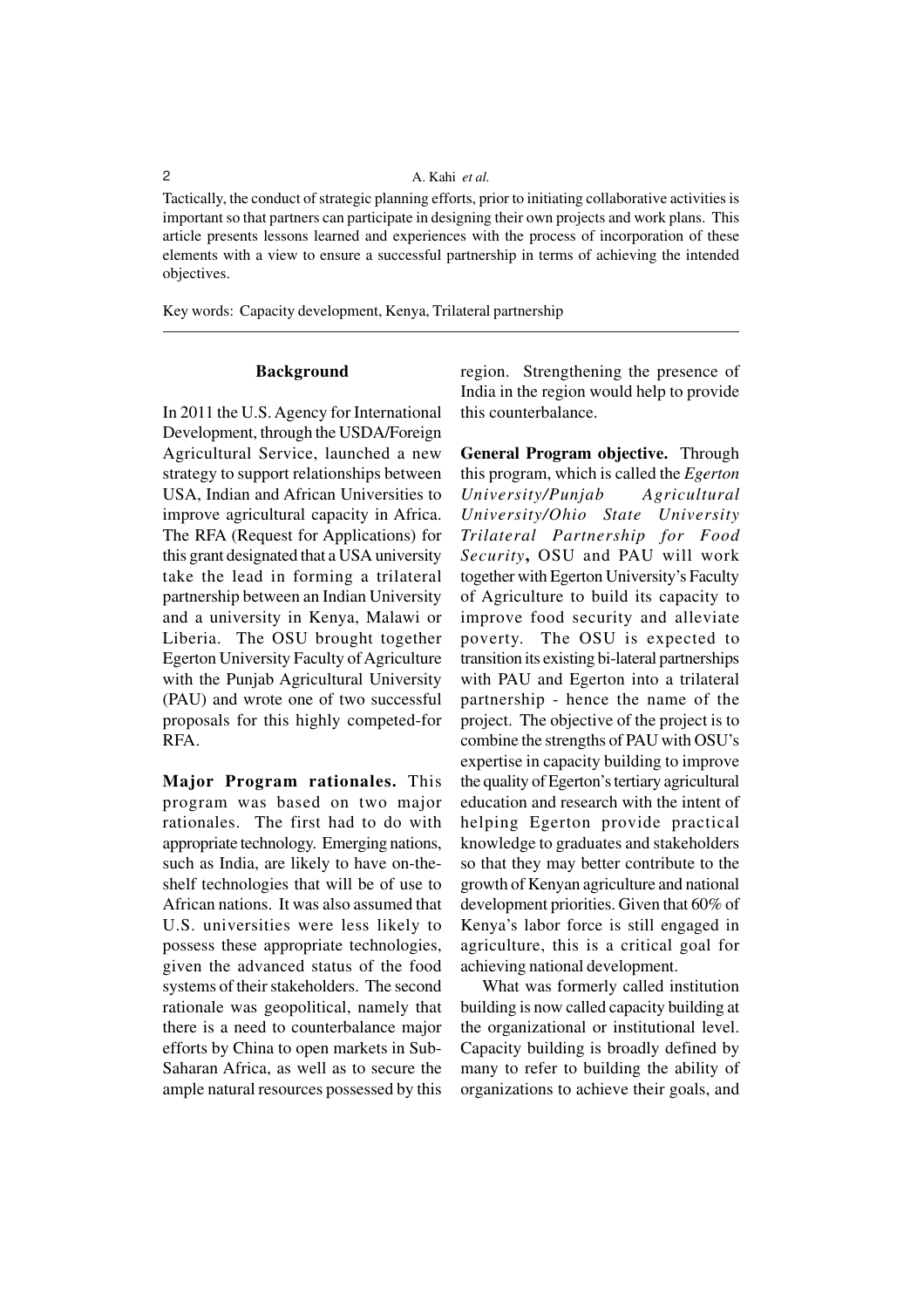partnerships have been identified as critical to these capacity development initiatives. The most promising capacitydevelopment efforts are built on mutual trust relationships that facilitate long-term partnerships and take advantage of complementary assets of participating institutions with an openness to new types of partnering arrangements for training organizational development and network formation (Cohen, 2010:8). They typically result in mutually beneficial outcomes. The most promising capacity-development partnerships also appear to be those that take a strategic, criteria-based approach to selecting partners and conducting strategic planning efforts prior to initiating collaborative activities, so that partners can participate in designing their own projects and jointly develop work plans. We have attempted to incorporate each of these elements into this trilateral partnership.

The Ohio State University (OSU) has had long-term partnerships with both institutions selected to participate in the partnership. It's partnership with PAU commenced over 50 years ago. Beginning in 1955, OSU was invited to work with the Punjab-state government to create a land-grant type agricultural college complete with the missions of teaching, research and extension. The partnership between OSU and PAU has been maintained since then through a succession of projects both large and small, supported by various donors. The OSU has maintained a partnership with Egerton over the past decade, with joint activities supported by a succession of development projects including the Higher Education Partnerships for African Development (HEPAD) project that was led by OSU and administered regionally by the Regional Universities Forum for Capacity Building in Agriculture

(RUFORUM) (Erbaugh, 2009; Gilboy, 2010).

**Building Mutual Trust and Partnership Linkages.** The first step in transitioning OSU's existing bi-lateral partnerships with PAU and Egerton into a trilateral partnership was to build communication linkages between the two institutions and also with the donors. This was initiated when Dr. Alexander Kahi, Dean of the Egerton University Faculty of Agriculture, was invited to attend a workshop for the Agricultural Innovation Partnership Program funded by USAID in New Delhi in December 2011. Staff from OSU were also invited to this workshop. Dean Kahi met Dr. B.S. Dhillon, Vice Chancellor, Dr. S.S. Gossal, Director of Research, Dr. Gusharan Singh, Dean, Post-Graduate Studies, and Dr. K.N. Minhas, Chair, Department of Food Sciences at this workshop. Subsequent to this event, Dean Kahi joined USDA and OSU representatives including Erbaugh and Hansen from OSU in Delhi in May 2012 and accompanied them on a trip to Ludhiana to meet with PAU administrators and faculty members and to view PAU facilities, including a half day trip to view the operations of a KVK (Krishi Vigyan Kendra) extension center. Contacts were also made with ICAR, FAS/USDA and USAID at the U.S. Embassy in New Delhi. Subsequent to this meeting, Erbaugh and Hansen met with USAID and FAS/USDA officials in Washington, D.C. to discuss the program. Dean Kahi and Erbaugh then met with USAID/ Kenya in July 2012 to inform them of project objectives and future implementation plans. These meetings represented important bridging communications with donors and partners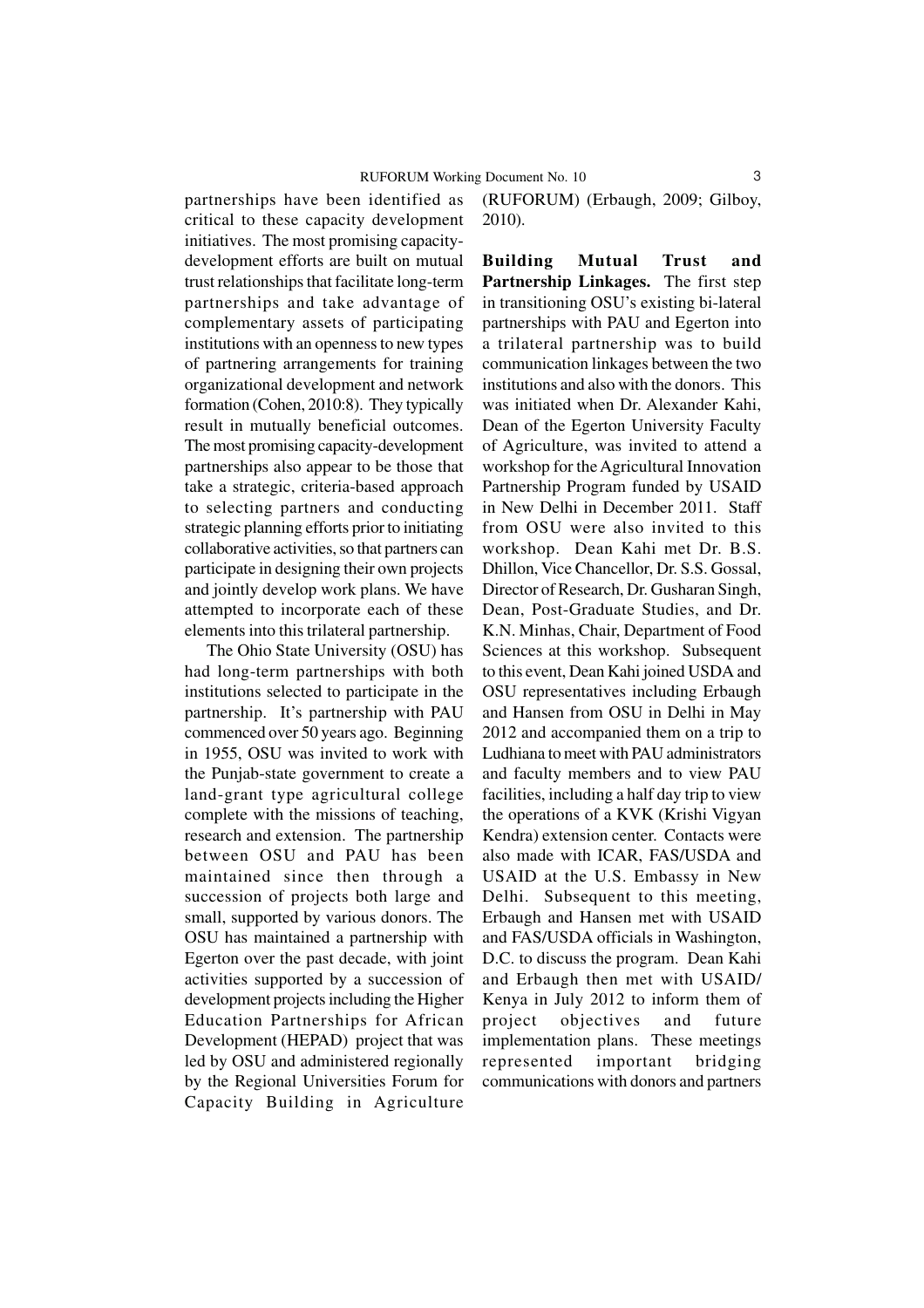and were fundamental to partnership building.

The first major programmatic thrust was to hold a strategic planning workshop at Egerton University involving program participants from all three institutions. The PAU was represented by Dr. Gursharan Singh, Dean of Post-Graduate Studies, Dr. Piara Chahal, Deputy Director for Research, and Dr. Sandeep Kapur, Head of the School of Business. USDA/ FAS was represented by the project managers, Susan Waage and Jonathan Hamrell. Ohio State University was represented by its project PI's, Erbaugh and Hansen, and Egerton was represented by Dr. Alexander Kahi, Dean of Agriculture, and numerous Egerton faculty.

This strategic planning exercise ensured that program activities would be demand driven and consistent with programs on the campuses of all three institutions. Program activities were designed to take advantage of complementary assets and lead to outcomes that would achieve project goals. Fortuitously, Egerton had just completed a strategic planning effort that identified a range of opportunities for our engagement, and this was used as the basis for our own strategic planning exercise held in Nakuru, Kenya in late August 2012.

The strategic planning process was led by Professor Hansen beginning with the identification of project objectives that were aligned with priorities identified by Egerton. The outcome of the workshop was an implementation plan that included program objectives, outcomes, outputs and indicators. Major priority areas for the program included topics on which faculty from PAU and OSU had collaborated in the past. They included:

- (i) Value chain management and analysis.
- (ii) University Outreach Center.
- (iii) Promoting teaching excellence.
- (iv) Promoting private sector linkages.
- (v) Creating a Learning/Outreach Center. Developing technology packages for small farmers<sup>1</sup>.

**PAU Golden Jubilee Celebration.** OSU was invited to participate in the  $50<sup>th</sup>$ year Golden Jubilee Celebration of PAU in fall 2012. An overview of OSU's long term partnership ending with a description of the new Trilateral Partnership Project was presented. Unfortunately, Kenya's Minister of Higher Education, who was a PAU graduate, was unable to accept his invitation to attend. This celebration was timely because as PAU was celebrating 50 years of advancing agricultural higher education and research in India, the USA was celebrating 150 years of the Morrill Act which led to the creation of the landgrant universities in the USA and to their tripartite mission of teaching, research and extension.

**Egerton Agricultural Knowledge Center.** Egerton is committed to increasing its contributions to the Kenyan agricultural private sector, including

<sup>1</sup> Langston University, USA, was also invited to participate in the strategic planning exercise. USDA/ FAS was provided with funding to work on small ruminants and decided to combine this program with the trilateral activity in support of Egerton's development efforts.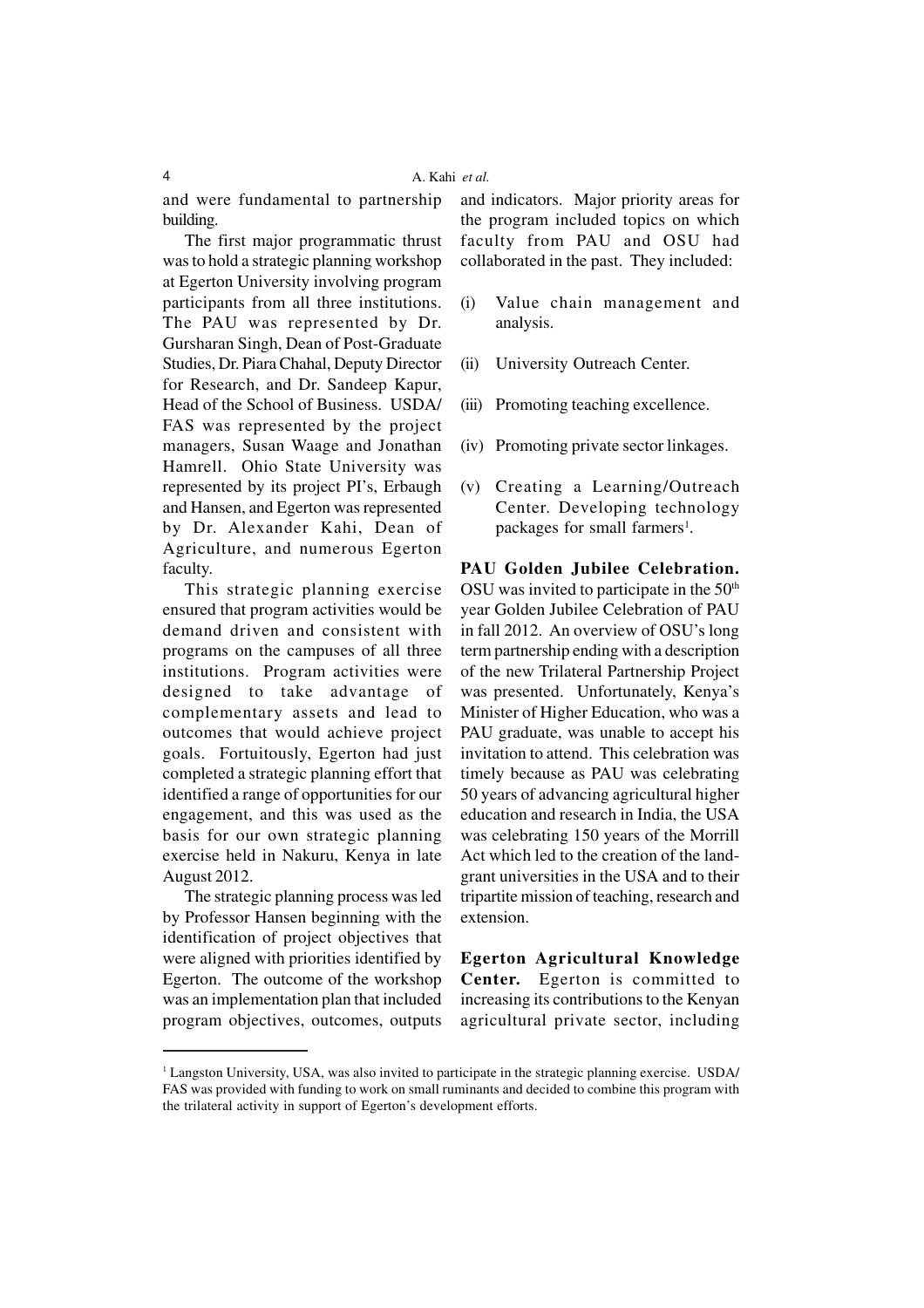agribusinesses and farm producers. To accomplish this goal, its Faculty of Agriculture wishes to establish outreach centers located throughout the country at which it will work with farmers and related agribusinesses to increase agricultural production and to promote development of this sector. As a first step, Egerton asked that a strategic plan to accomplish this be developed.

In spring 2013 delegations from Egerton and OSU convened with PAU partners on the PAU campus to initiate this process. Dean Kahi had visited a District Outreach Center of PAU during his previous visit to India and expressed a desire to utilize elements of this model in developing Egerton's outreach program. The Egerton delegation was led by Prof. Bockline Bebe and consisted of six staff from Egerton, representing the disciplines of agricultural extension education, crop and animal production and agricultural economics. The OSU delegation consisted of Dr. Gary Straquadine, an expert in strategic planning and Chair of the OSU Department of Agricultural Communication, Extension and Leadership, and Dr. David Hansen, project Co-PI. This delegation visited the PAU district center in Jalandhar to acquaint itself with the organization of the center, its interaction with the central extension office on the PAU campus, and its interaction with farmers and rural community members in the district. In addition, the delegation was invited to participate in a major "*kisan mela*" (university outreach function) on the PAU campus that involved participation of private sector exhibitors, extension offices, and other university units. These background activities proved useful for subsequent deliberations involving strategic planning

for Egerton. An outcome of this visit was a draft strategic plan for Egerton.

**Value Chain Management Curriculum and Private Sector Outreach.** From April 14-20, agribusiness faculty from PAU and OSU joined Egerton faculty in Njoro with three objectives: to design an undergraduate course in value chain assessment and management, to design a master's level program in value chain management for individuals already employed in the public and private sectors, and to undertake an assessment of local agribusiness sector training needs. This delegation included Dr. Sandeep Kapur, PAU, Dr. David Hahn, OSU Professor of Agribusiness; and Dr. Mark Erbaugh, OSU Co-PI. The undergraduate course which is designed to reach over 3,000 undergraduate students was approved by the University Senate and is now being taught and the Masters program in value chain management has also been approved. Modules associated with it will soon be taught to interested program participants. An agribusiness sector assessment has also been completed and analyses of the data collected are underway.

**Honey Bee and Mushroom Technology Packages.** The strategic planning process identified two technology packages to be developed that are of great economic potential to improve the livelihoods of small farmers and landless poor. Honey production and mushrooms do not require large tracts of land. In fact, they do not require possession of farm fields *per se*. Yet they have a high potential to increase incomes and improve diets. The PAU has developed successful programs in honey and mushroom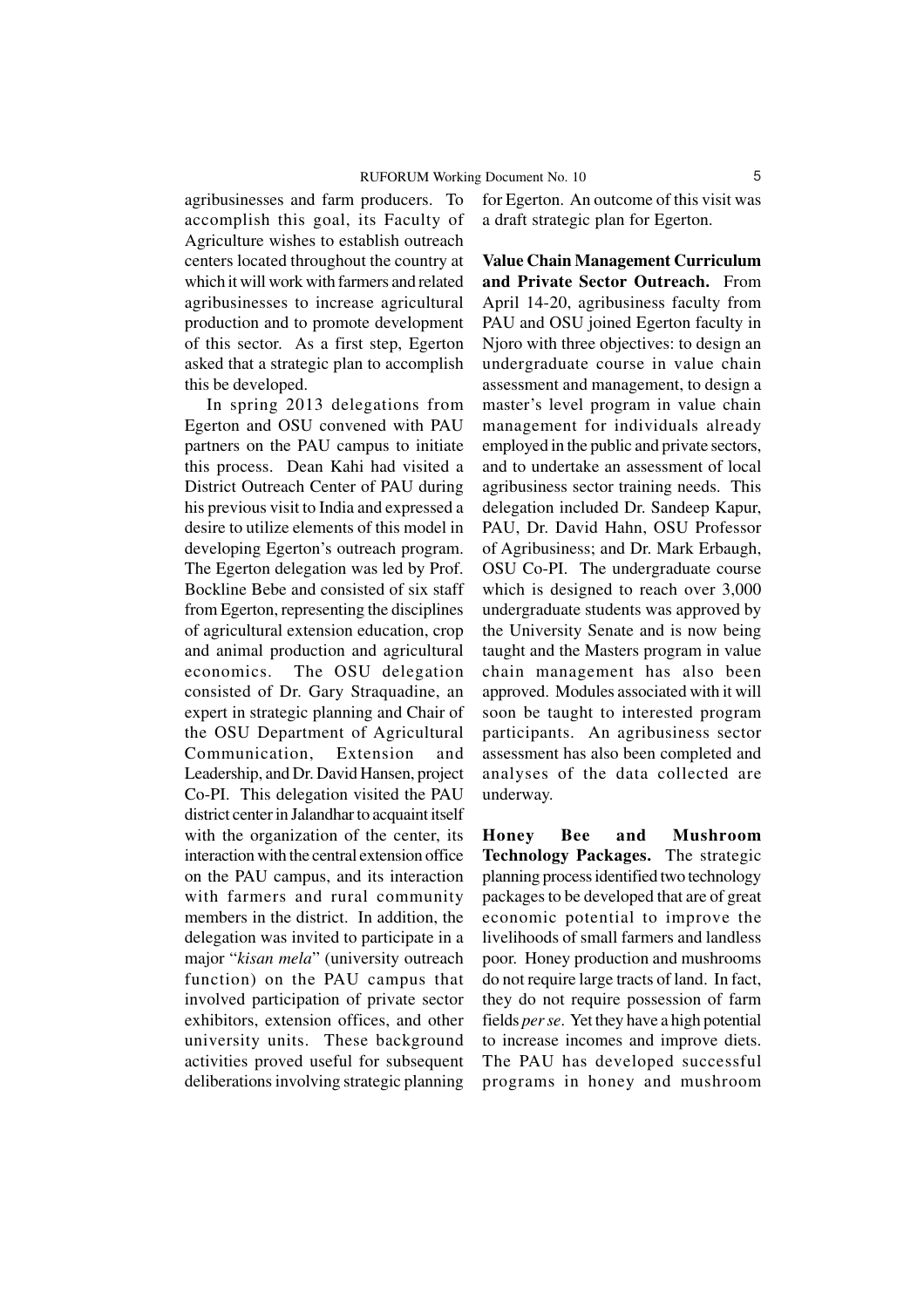production over the past several decades. These programs have had an important impact on farm and other rural families in Punjab state. Leaders of these programs visited Egerton during summer of 2013 and worked with Egerton counterparts on development of demonstration units for these products. Building on the limited capacity at Egerton for these products, they have collaborated on the design of the demonstration units and development of short-term term training courses for trainers from NGO's and government organizations, as well as for producers themselves. Egerton has since worked on the acquisition of equipment and establishment of these demonstration units. Faculty from Egerton and PAU will continue to research and further develop these technologies and accompanying outreach programs.<sup>2</sup>

**Monitoring and Evaluation of Program.** A monitoring and evaluation plan was developed for the program. It was an integral part of the strategic planning exercise and was further embellished with assistance from USDA/ FAS experts in this field. Data are being collected by program participants and fed into the evaluation process.<sup>3</sup>

Egerton clearly sees the benefits to result from this program. It will:

- (i) Increase its outreach capacity to meet the needs of the private sector, through expanded programs surrounding specific technology packages. Those included in the trilateral programs revolve about honey production, mushroom production and goal production. Other commodity value chain enterprises are expected to evolve over time.
- (ii) Improve the education it is providing to its undergraduate and graduate students, making them more "society ready" upon graduation, thus providing useful professionals to Kenyan society and providing the students with greater opportunities to contribute to Kenya's national development goals.
- (iii) Increase the professional growth opportunities of its teaching and research staff by giving them opportunities to acquire new knowledge in their areas of expertise through interactions with counterparts in India and the U.S.

<sup>&</sup>lt;sup>2</sup> Another interesting technology of great potential value to small farmers; namely, goat production, has also been introduced through this program, but not directly through PAU. Utilizing other funding, USDA/FAS has enlisted the support of Langston University in the U.S. to introduce improve goat stock for dairy production. The improved herd, imported from South Africa, will be used to introduce cross-breeding with local goats through artificial insemination, a practice which does not currently exist in Kenya.

<sup>&</sup>lt;sup>3</sup> Additional activities designed to strengthen the undergraduate program at Egerton will be undertaken during 2013. They include attention to the internship program offered by Egerton. An internship manual will be one of the outputs of this exercise. They also include a workshop on teaching excellence, focusing on student centered learning. This exercise will contribute to the development of a Teaching/ Learning Center.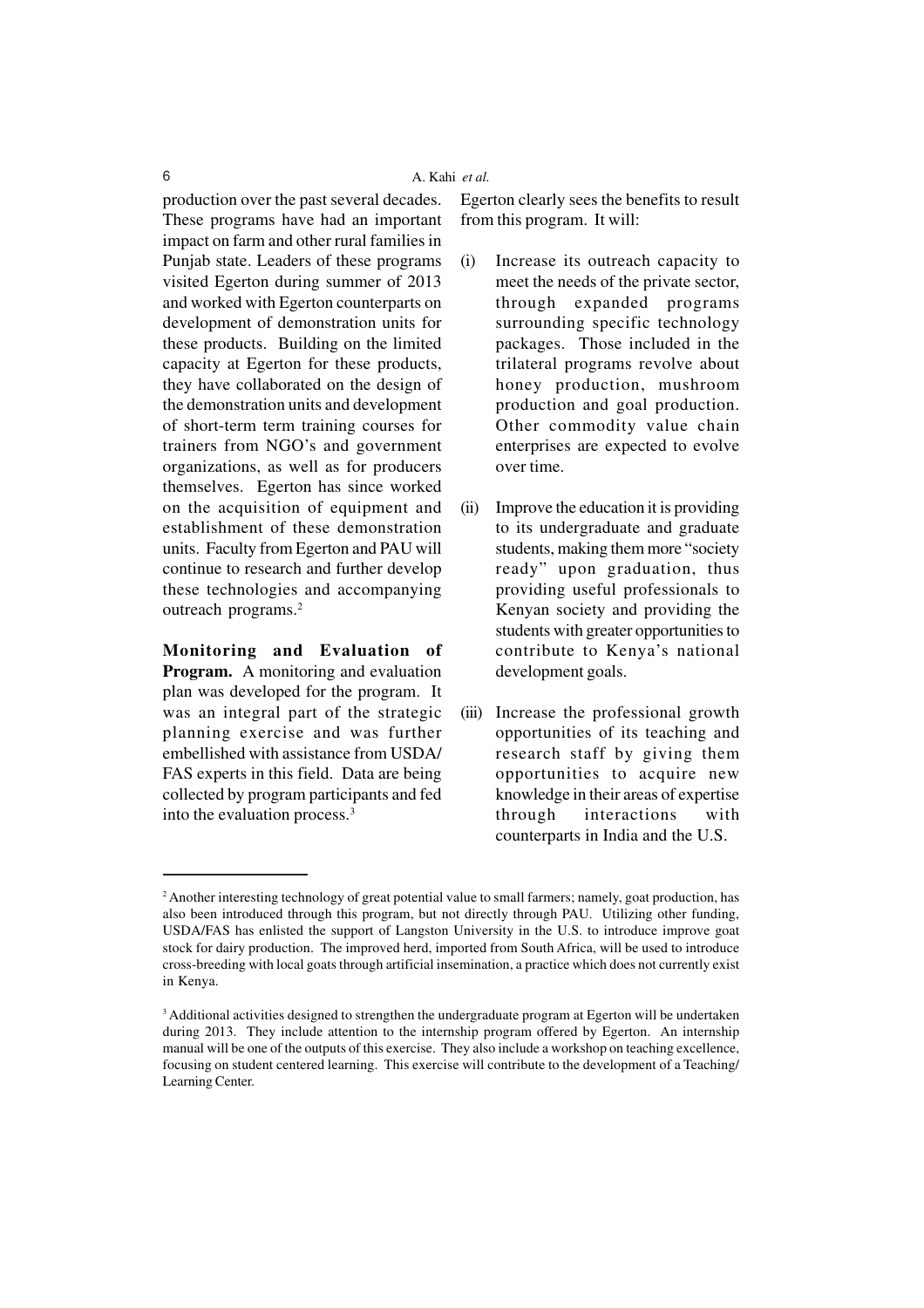Benefits will also accrue to PAU and to India. The program will enable PAU to:

- (i) Test its various models for improving food systems in an external context and further refine them as a consequence.
- (ii) Increase the international scientific standing of PAU through its engagement with development issues in Kenya.

Benefits to India from the program participation will be substantial as well and will justify its support of the trilateral activity in Africa. India has substantially increased its engagement with the global economy in recent years. Foreign trade now represents 43% of India's GDP, against just 16% two decades ago. Accompanying its growing participation in the global economy is its increasing influence on global decision making. India has moved from being solely a donor recipient to one of becoming a donor to other nations. It currently provides development assistance and soft loans to other nations. Given its burgeoning population, India is naturally concerned about access to energy, natural resources and commercial markets for exports, all of which require an active foreign policy agenda. In many ways, India's foreign interests converge with those of the U.S. Its demonstrated ability to raise food coupled with its own need to develop external linkages suggests the potential importance of building soft diplomatic ties with Africa through agriculture development and institutional capacity building.

**Lessons Learned**. This trilateral program is an ongoing activity. Nevertheless, some lessoned have been learned from it. Among them are:

- (i) A need to bring partners together to build trust and familiarity with program.
- (ii) A need to engage all partners in planning process.
- (iii) The key role of the "senior" partner, in this case The Ohio State University, is to act as intermediary to help bridge cultural differences and to help build trust among partners using social capital built with Indian and African partners.
- (iv) A need to innovate in order to overcome bureaucratic obstacles faced in forging new relationships of this type; again, the intermediary role of the bridging partner.
- (v) A need for the bridging partner to stimulate programmatic activities given that other partners are busy doing their own thing and may not be disposed to push new partnership activities without this intervention.
- (vi) The opportunity for the bridging partner can learn from observing interactions among the new partners and studying the organizational, production, and processing technologies involved in the program;
- (vii) A need for top leadership of two new partner institutions needs to be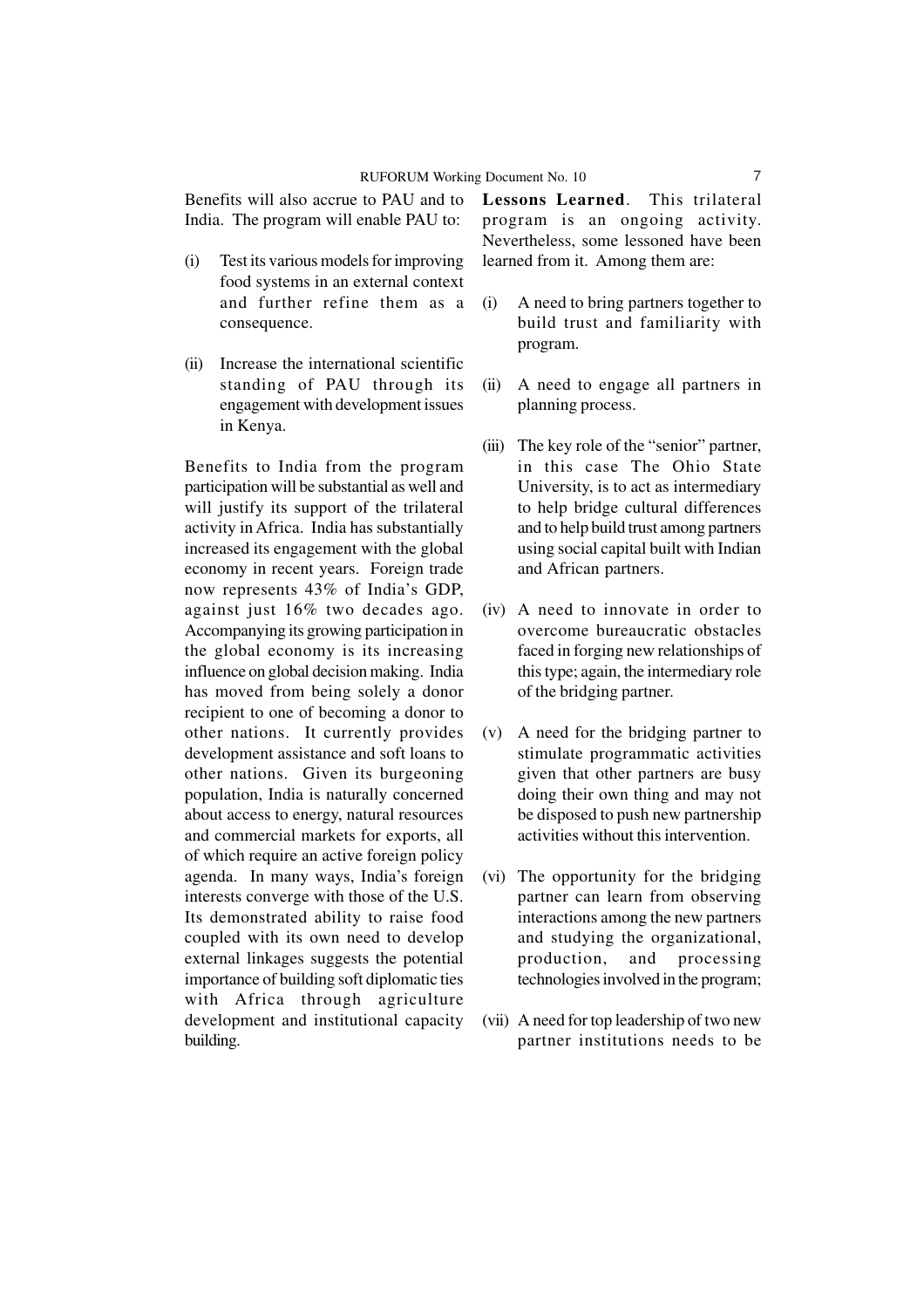## 8 A. Kahi *et al.*

involved in the partnership in order to ensure that human resources are available and committed to activity.

(viii) A need for adequate funding to stimulate productive interaction among the new partners.

This discussion of lessons learned focuses on the trilateral relationship among the partner institutions. Observations are based on specific programmatic activities undertaken, but also on factors that determine whether or not partner institutions can effectively collaborate and can form long term partnership relations.

**(1) Trust and familiarity among partners are necessary conditions for successful partnerships.** Getting to know one another is an important first step in effecting partnership programs, particularly if the prospective partners have had limited interaction in the past. It is especially critical if the institutions are from significantly different cultural contexts. The process of getting to know one another can be purposely strengthened by providing opportunities for informal interaction among actors once program activities are initiated. In the case of the EGU/PAU/OSU partnership, it was vital that the PI from EGU travel to India to meet with the leadership of PAU, USDA/ FAS and USAID officials in India and with representatives of the Indian Council on Agricultural Research and the Ministry of Agriculture as a first step in building the partnership.

**(2) Successful programs depend on early buy-in by all partners.** All participating institutions in the trilateral program need to feel that they have a stake in the success of the program and,

therefore, that they have helped define program content. Thus it is essential that all partners be involved in the formulation of the initial program proposal as well as in the definition of program goals, objectives and activities to be undertaken. In regard to the latter, each partner needs to understand the roles that it will play in the program, the staff and other resource commitments that it will need to make, as well as the resources that will be provided by the funding institution in furtherance of its participation. The performance gap workshop held at EGU was essential to achieve this objective. All institutions had representatives that actively participated in the development of a program strategic plan and all institutions made significant inputs to the plan.

**(3) The senior partner has a critical role in building a partnership among the other two participants.** A critical role for the senior partner is to in bridge cultural gaps among the other two partners. Typically, they would use their existing social capital with the other partners in doing so. Ideally, the senior partner has a long standing relationship with the other two partner institutions. This relationship would ideally include past programs that involved interaction among its staff and the staff of the partner institution. This past staff interaction can be used to build new relationships among staff members from the other two partner institutions. For the EGU/PAU/OSU trilateral program, these past relationships between the senior partner and each of the other partners were used to build new relationships based on interactions occurring as part of the trilateral program. This lesson learned would suggest that the senior partner should have a history of collaboration with institutional partners and experience in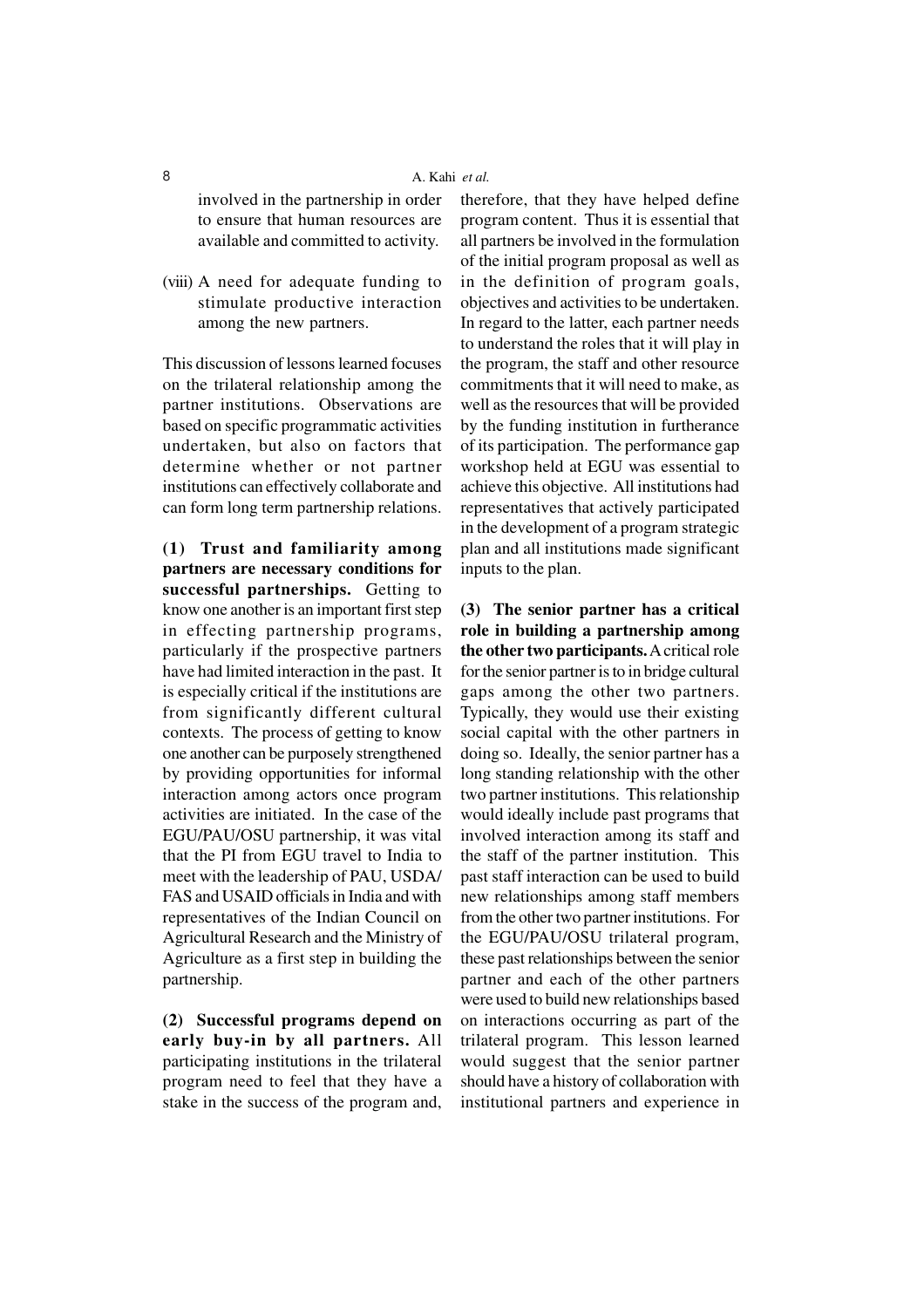creating and managing partnership programs.

**(4) Partners need to have the capacity to identify alternative ways of supporting programmatic activities should bureaucratic obstacles arise.** Partners are subject to different bureaucratic and policy frameworks that are unique to the national institutions to which they respond. In some cases, these frameworks may raise substantial obstacles in regard to the ability of the partners to carry out their objectives. In the case of the EGU/PAU/OSU partnership, the Government of India, through the Indian Council on Agricultural Research, was unwilling to allow PAU to enter into a formal agreement with USDA/FAS or into a sub-agreement with OSU to formally administer program funds. This was evidenced by their allowing the partner institutions to sign a tripartite program-related MOU. Objections raised were the result of government- to-government interactions that had nothing to do with the institutions involved. In order to make the program operational, it was necessary to find an alternative solution which was for OSU to manage all funds related to PAU participation in the program, thereby significantly increasing the administrative burden for OSU and denying PAU access to funds related to hosting partners while on the PAU campus. The ability to adjust to administrative obstacles depends in great part on the experience of the senior partner and the ability of the partners to seek program alternatives when they arise.

**Leadership of partner institutions needs to be supportive if partnerships are to be successful.** Support from institutional leaders is a necessary condition for program success. This support includes appreciation of the cultural and social diversity represented by the institutions involved. Ideally, this support would translate into formal documents of agreement, such as the MOU which we were unable to sign due to Indian government policy. One of the initial project activities was having the OSU Director of International Programs in Agriculture and the Dean from EGU visit the PAU campus to meet with the PAU Vice Chancellor and his team to discuss the program. By the end of this visit, all participants pledged their full support for it. The Dean, Graduate Studies, represented PAU at the initial workshop at which the strategic plan was developed. Subsequent authorization of PAU staff travel to EGU and approval of visits by EGU staff to PAU was forthcoming from the Vice Chancellor's office.

**Successful programs need sufficient time to build strong partnerships and to ensure maximum impact of capacity building activities.** Allowing sufficient time for program activities to have their impact on institutions and their existing programs is essential. The amount of time needed may be greater given the fact that most of these programs require time for the participants from the participating institutions to get to know one another. Technical programmatic activity may not require the same amount of time to be effective as illustrated by the apiculture and mushroom activities of our partnership. It is hoped that the interactions among staff from PAU and EGU will persist into the future now that the program has terminated. Development of an Agricultural Outreach Center and a